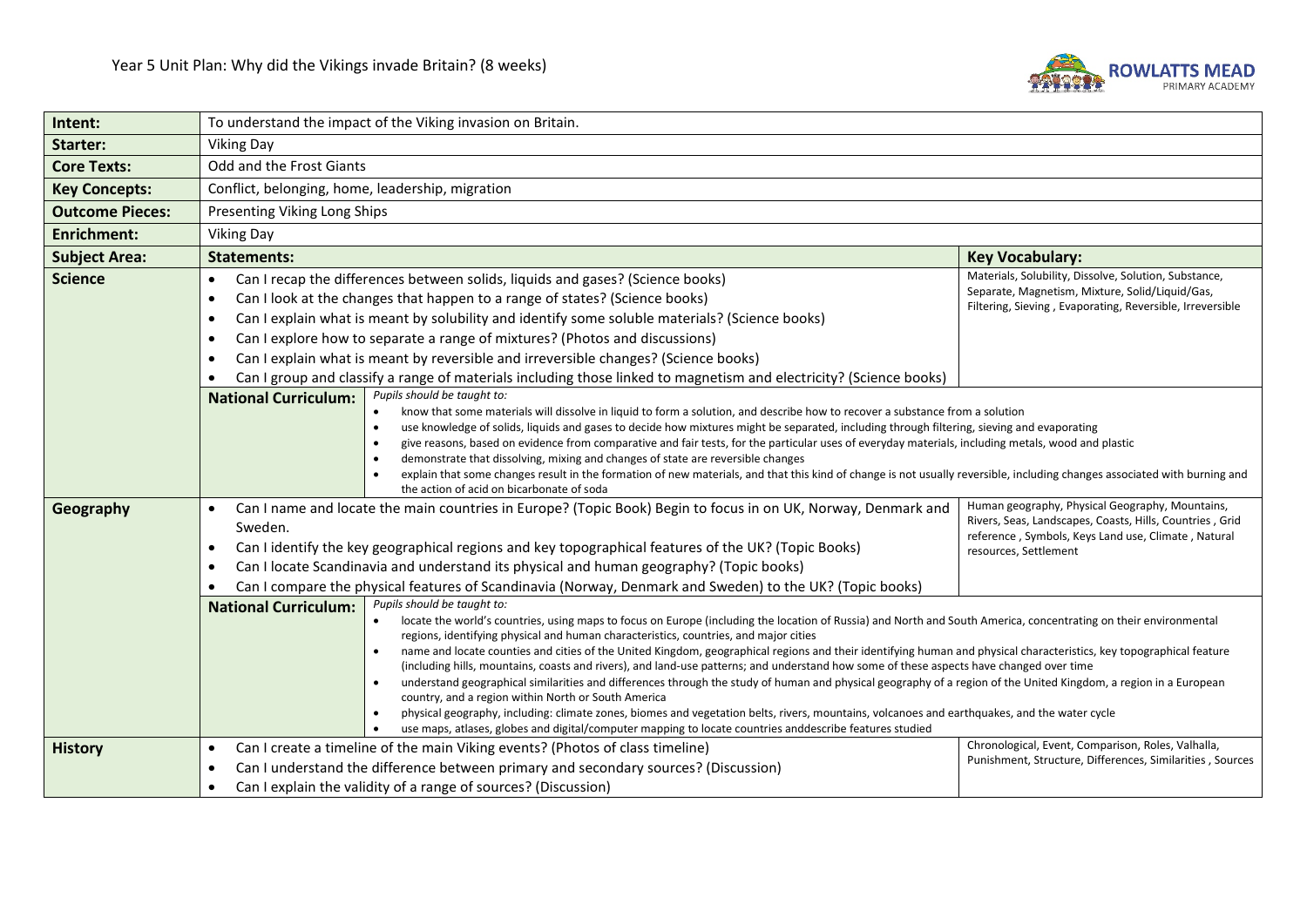

|                          | Can I understand why the Vikings decided to leave Scandinavia? (Topic books)<br>$\bullet$                                                                                                                       |                                                                                                                                                                                                                                                                         |                                                        |  |  |
|--------------------------|-----------------------------------------------------------------------------------------------------------------------------------------------------------------------------------------------------------------|-------------------------------------------------------------------------------------------------------------------------------------------------------------------------------------------------------------------------------------------------------------------------|--------------------------------------------------------|--|--|
|                          | Can I explain what happened at Lindisfarne in 793 AD? (Topic books)<br>$\bullet$                                                                                                                                |                                                                                                                                                                                                                                                                         |                                                        |  |  |
|                          | Can I research different aspects of Viking battles? (Topic books)<br>٠                                                                                                                                          |                                                                                                                                                                                                                                                                         |                                                        |  |  |
|                          | Can I explore the different roles of men and women during Viking battles? (Drama videos)<br>٠                                                                                                                   |                                                                                                                                                                                                                                                                         |                                                        |  |  |
|                          | ٠                                                                                                                                                                                                               | Can I explain the Viking belief of Valkyries and Valhalla? (Topic books)                                                                                                                                                                                                |                                                        |  |  |
|                          | ٠                                                                                                                                                                                                               | Can I understand the importance of dragon symbolism in Viking battles? (Topic books)                                                                                                                                                                                    |                                                        |  |  |
|                          | Can I explore the lasting impact of the Viking invasions on Britain? (Topic books)<br>$\bullet$                                                                                                                 |                                                                                                                                                                                                                                                                         |                                                        |  |  |
|                          | Can I use the story of Where the poppies grow to understand the lasting impact of war? (PSHE book)                                                                                                              |                                                                                                                                                                                                                                                                         |                                                        |  |  |
|                          | Pupils should be taught to:<br><b>National Curriculum:</b>                                                                                                                                                      |                                                                                                                                                                                                                                                                         |                                                        |  |  |
|                          |                                                                                                                                                                                                                 | the Viking and Anglo-Saxon struggle for the Kingdom of England to the time of Edward the Confessor<br>$\bullet$                                                                                                                                                         |                                                        |  |  |
| <b>Design Technology</b> | $\bullet$                                                                                                                                                                                                       | Can I design and plan a Viking long ship? (Sketch books)                                                                                                                                                                                                                | Design, Annotate, Stability, Materials, Tools, Safety, |  |  |
|                          | $\bullet$                                                                                                                                                                                                       | Can I understand the importance of safety when using certain tools? (Discussion)                                                                                                                                                                                        | Printing Evaluate, Joining, Sawing, Representation     |  |  |
|                          | $\bullet$                                                                                                                                                                                                       | Can I create a Viking long ship using appropriate tools e.g. saw and hot glue gun? (Photos in sketch books and                                                                                                                                                          |                                                        |  |  |
|                          | display)                                                                                                                                                                                                        |                                                                                                                                                                                                                                                                         |                                                        |  |  |
|                          | Can I use the printing technique to create a flag for my Viking long ship? (Photos in sketch books and display)                                                                                                 |                                                                                                                                                                                                                                                                         |                                                        |  |  |
|                          | Can I evaluate my Viking long ship? (Sketch books)                                                                                                                                                              |                                                                                                                                                                                                                                                                         |                                                        |  |  |
|                          | When making and designing, pupils should be taught to:<br><b>National Curriculum:</b><br>design purposeful, functional, appealing products for themselves and other users based on design criteria<br>$\bullet$ |                                                                                                                                                                                                                                                                         |                                                        |  |  |
|                          |                                                                                                                                                                                                                 |                                                                                                                                                                                                                                                                         |                                                        |  |  |
|                          | generate, develop, model and communicate their ideas through talking, drawing, templates, mock-ups and, where appropriate, information and communication<br>$\bullet$<br>technology                             |                                                                                                                                                                                                                                                                         |                                                        |  |  |
|                          | select from and use a range of tools and equipment to perform practical tasks [for example, cutting, shaping, joining and finishing]                                                                            |                                                                                                                                                                                                                                                                         |                                                        |  |  |
|                          | select from and use a wide range of materials and components, including construction materials, textiles and ingredients, according to their characteristics<br>$\bullet$                                       |                                                                                                                                                                                                                                                                         |                                                        |  |  |
|                          |                                                                                                                                                                                                                 | evaluate their ideas and products against design criteria                                                                                                                                                                                                               |                                                        |  |  |
| Art                      | $\bullet$                                                                                                                                                                                                       | Can I design a dragon eye? (Sketch books)                                                                                                                                                                                                                               | Evaluate, Design, Choice, Sculpt, Texture, Clay        |  |  |
|                          | ٠                                                                                                                                                                                                               | Can I understand and show how I can create different textures with a range of tools? (Sketch books)                                                                                                                                                                     |                                                        |  |  |
|                          | Can I use clay to sculpt a dragon eye? (Sketch books)<br>$\bullet$<br>Can I evaluate my dragon eye? (Sketch books)                                                                                              |                                                                                                                                                                                                                                                                         |                                                        |  |  |
|                          |                                                                                                                                                                                                                 |                                                                                                                                                                                                                                                                         |                                                        |  |  |
|                          | <b>National Curriculum:</b>                                                                                                                                                                                     | Pupils should be taught:                                                                                                                                                                                                                                                |                                                        |  |  |
|                          |                                                                                                                                                                                                                 | to create sketch books to record their observations and use them to review and revisit ideas<br>to improve their mastery of art and design techniques, including drawing, painting and sculpture with a range of materials [for example, pencil, charcoal, paint, clay] |                                                        |  |  |
| <b>Music</b>             | $\bullet$                                                                                                                                                                                                       | Can I learn a Viking song and sing it in parts? (Assembly - Heave-Ho)                                                                                                                                                                                                   | Rhythm, Tempo, Representation, Listen, Compose,        |  |  |
|                          | Dynamics, Appraise, Impact                                                                                                                                                                                      |                                                                                                                                                                                                                                                                         |                                                        |  |  |
|                          | Can I listen to and appraise a range of music to represent Viking battles? (Topic books)<br>٠                                                                                                                   |                                                                                                                                                                                                                                                                         |                                                        |  |  |
|                          | Can I compose a piece of Viking battle music? (Garageband)<br>Pupils should be taught to:                                                                                                                       |                                                                                                                                                                                                                                                                         |                                                        |  |  |
|                          | <b>National Curriculum:</b><br>play and perform in solo and ensemble contexts, using their voices and playing musical                                                                                           |                                                                                                                                                                                                                                                                         |                                                        |  |  |
|                          | instruments with increasing accuracy, fluency, control and expression                                                                                                                                           |                                                                                                                                                                                                                                                                         |                                                        |  |  |
|                          | improvise and compose music for a range of purposes using the inter-related                                                                                                                                     |                                                                                                                                                                                                                                                                         |                                                        |  |  |
|                          |                                                                                                                                                                                                                 | dimensions of music                                                                                                                                                                                                                                                     |                                                        |  |  |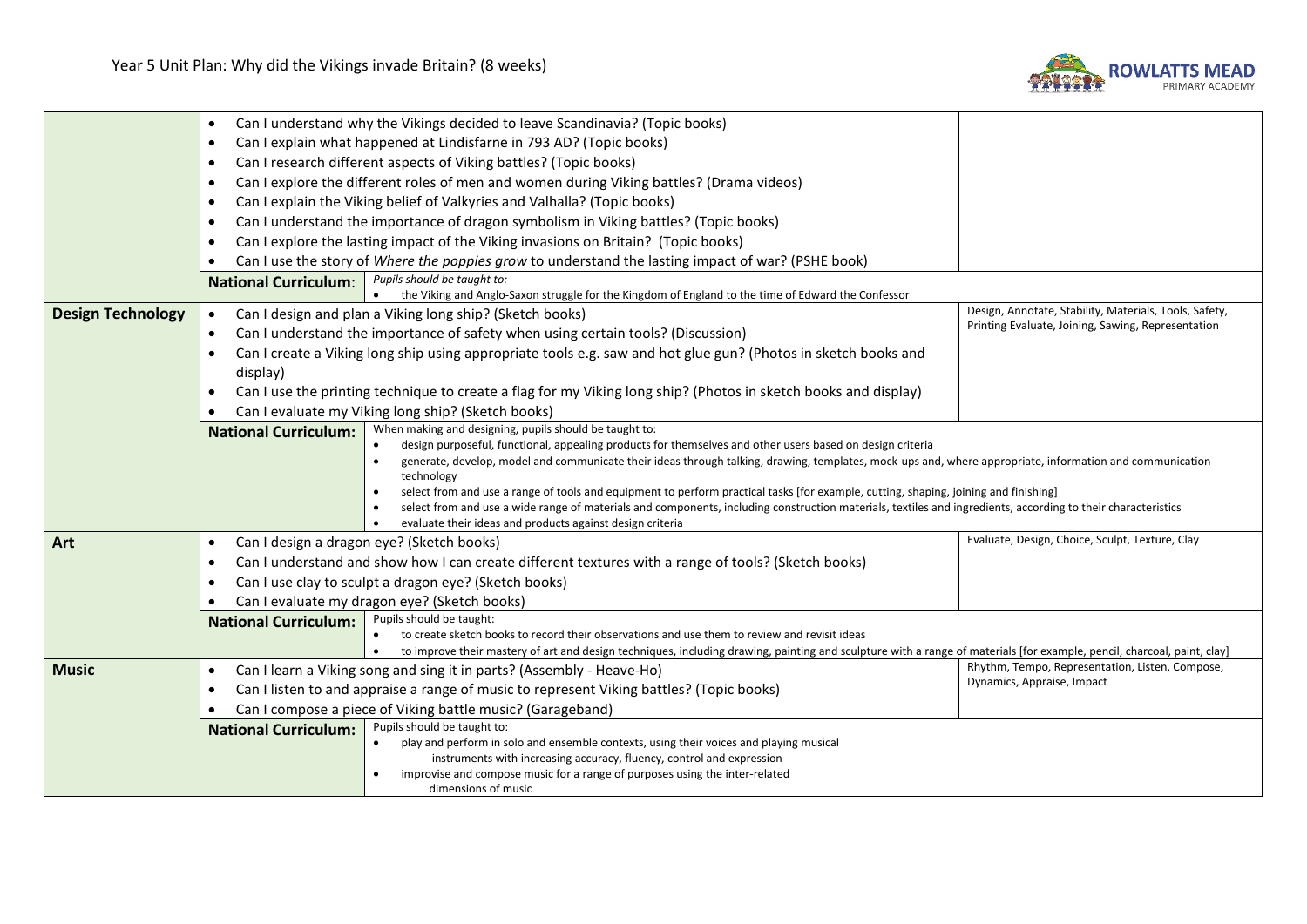

|                          | listen with attention to detail and recall sounds with increasing aural memory<br>$\bullet$<br>develop an understanding of the history of music<br>$\bullet$                                                                                                                                                                                                                                                                                                                                                                                                                                                                                                |                                                                                                                                                                                                                                                     |  |
|--------------------------|-------------------------------------------------------------------------------------------------------------------------------------------------------------------------------------------------------------------------------------------------------------------------------------------------------------------------------------------------------------------------------------------------------------------------------------------------------------------------------------------------------------------------------------------------------------------------------------------------------------------------------------------------------------|-----------------------------------------------------------------------------------------------------------------------------------------------------------------------------------------------------------------------------------------------------|--|
| <b>PSHE</b>              |                                                                                                                                                                                                                                                                                                                                                                                                                                                                                                                                                                                                                                                             |                                                                                                                                                                                                                                                     |  |
|                          | <b>National Curriculum:</b>                                                                                                                                                                                                                                                                                                                                                                                                                                                                                                                                                                                                                                 |                                                                                                                                                                                                                                                     |  |
| <b>Religious Studies</b> | Can I understand and define soul and reincarnation? (Topic Books)<br>$\bullet$<br>Can I understand what is meant by judgement and how it links to what happens when we die? (Twitter)<br>$\bullet$<br>Can I understand how Christians mark the end of life? (Topic Books)<br>$\bullet$<br>Can I explain how believers and non-believers prepare themselves for death? (Topic Books)<br>$\bullet$<br>(PSHE - Can I learn about how experiencing loss can affect your mental health?)<br>$\bullet$<br>Can I write a discursive piece for different beliefs of life after death? (Topic books)<br>$\bullet$<br><b>National Curriculum:</b> See SACRE Document. | Morals, Afterlife, Reincarnation Parliament, Punishment,<br>Karma, Judgement                                                                                                                                                                        |  |
| <b>Computing</b>         | Can I continue to develop my understanding and skills on PowerPoint?<br>$\bullet$                                                                                                                                                                                                                                                                                                                                                                                                                                                                                                                                                                           |                                                                                                                                                                                                                                                     |  |
|                          | Can I independently use search engines to find information?<br>$\bullet$                                                                                                                                                                                                                                                                                                                                                                                                                                                                                                                                                                                    | PowerPoint<br>Embed                                                                                                                                                                                                                                 |  |
|                          | Strand 3 - Online Reputation<br>Strand 4 - Online Bullying<br>See Project Evolve Document.                                                                                                                                                                                                                                                                                                                                                                                                                                                                                                                                                                  | Search Engine<br>Reliability                                                                                                                                                                                                                        |  |
|                          | <b>NCEE Unit 3: Selection on Physical Computing</b>                                                                                                                                                                                                                                                                                                                                                                                                                                                                                                                                                                                                         | Microcontroller, Crumble controller, components, LED,                                                                                                                                                                                               |  |
|                          | To control a simple circuit connected to a computer                                                                                                                                                                                                                                                                                                                                                                                                                                                                                                                                                                                                         | Sparkle, crocodile clips, connect, battery box, program,<br>repetition, infinite loop                                                                                                                                                               |  |
|                          | To write a program that includes count-controlled loops                                                                                                                                                                                                                                                                                                                                                                                                                                                                                                                                                                                                     | Microcontroller, Crumble controller, output devices,<br>motor, LED, Sparkle, crocodile clips, connect, battery                                                                                                                                      |  |
|                          | To explain that a loop can stop when a condition is met, eg number of times                                                                                                                                                                                                                                                                                                                                                                                                                                                                                                                                                                                 | box, program, repetition, count-controlled loop<br>Microcontroller, Crumble controller, components,                                                                                                                                                 |  |
|                          | To conclude that a loop can be used to repeatedly check whether a condition has been<br>met                                                                                                                                                                                                                                                                                                                                                                                                                                                                                                                                                                 | switch, motor, LED, Sparkle, crocodile clips, connect,<br>battery box, program, condition, true, false, input<br>Microcontroller, output devices, selection, condition,<br>action                                                                   |  |
|                          | To design a physical project that includes selection                                                                                                                                                                                                                                                                                                                                                                                                                                                                                                                                                                                                        | Task, design, selection, repetition, condition, action,<br>microcontroller, Crumble controller, output devices,                                                                                                                                     |  |
|                          | To create a controllable system that includes selection                                                                                                                                                                                                                                                                                                                                                                                                                                                                                                                                                                                                     | motor, LED, Sparkle, switch, crocodile clips, battery box<br>Task, design, selection, repetition, condition, action,<br>microcontroller, Crumble controller, output devices,<br>motor, LED, Sparkle, switch, algorithm, program, debug,<br>evaluate |  |
|                          | Pupils should be taught to:<br><b>National Curriculum:</b>                                                                                                                                                                                                                                                                                                                                                                                                                                                                                                                                                                                                  |                                                                                                                                                                                                                                                     |  |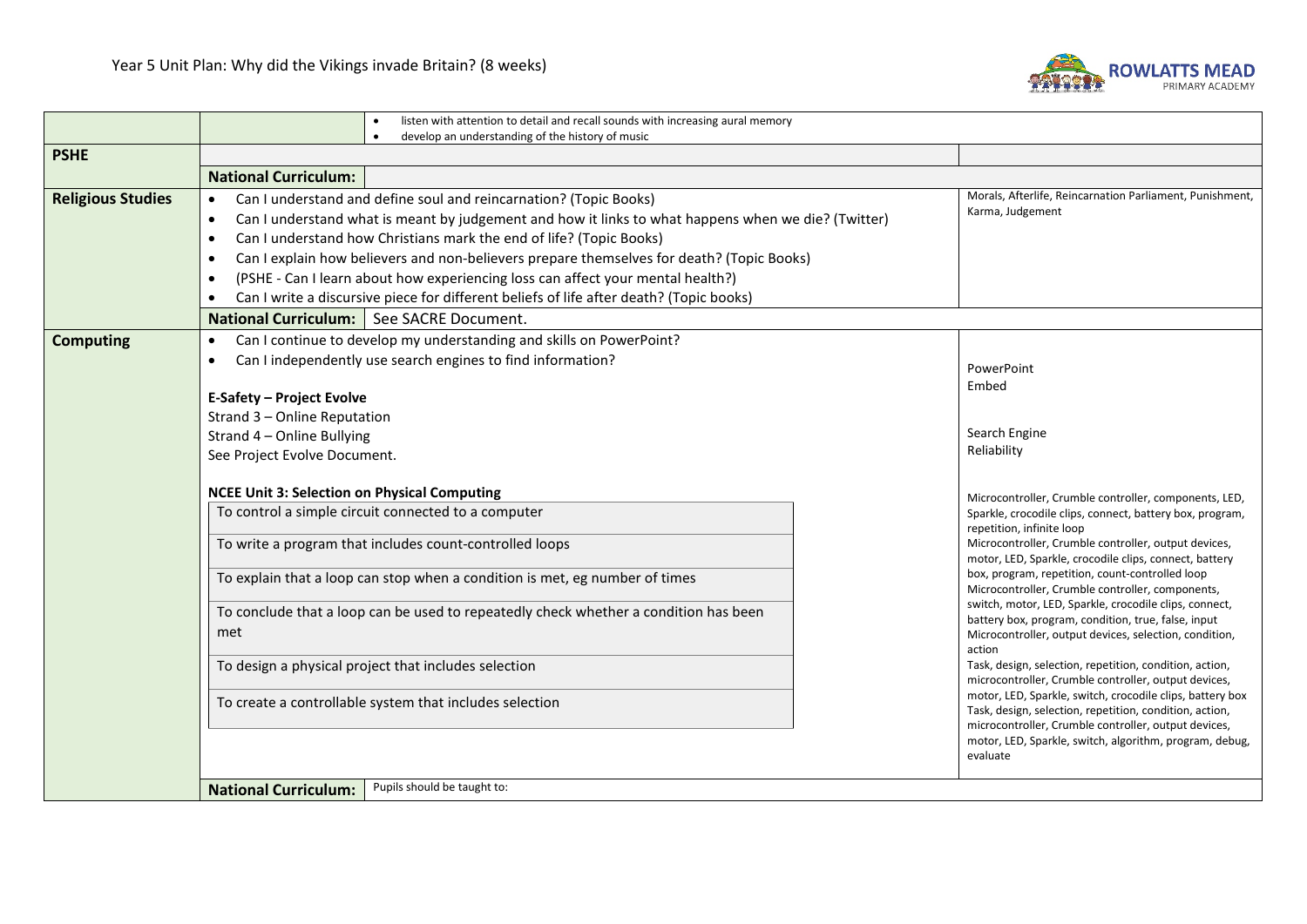

|  | design, write and debug programs that accomplish specific goals, including controlling or simulating physical systems; solve problems by decomposing them into smaller  |
|--|-------------------------------------------------------------------------------------------------------------------------------------------------------------------------|
|  | parts                                                                                                                                                                   |
|  | use sequence, selection, and repetition in programs; work with variables and various forms of input and output                                                          |
|  | use logical reasoning to explain how some simple algorithms work and to detect and correct errors in algorithms and programs                                            |
|  | select, use and combine a variety of software (including internet services) on a range of digital devices to design and create a range of programs, systems and content |
|  | that accomplish given goals, including collecting, analysing, evaluating and presenting data and information                                                            |

| <b>Sequence of Lessons</b> |                                                                                                                                                                                                      |                                                                                         |                      |  |  |
|----------------------------|------------------------------------------------------------------------------------------------------------------------------------------------------------------------------------------------------|-----------------------------------------------------------------------------------------|----------------------|--|--|
| Subject                    | <b>Learning Challenge</b>                                                                                                                                                                            | <b>Outcomes</b>                                                                         | <b>Concepts</b>      |  |  |
| Geography                  | Can I name and locate the main countries in Europe? Begin to focus in on UK, Norway, Denmark and<br>Sweden.<br>Can I identify the key geographical regions and key topographical features of the UK? | Map work - topic work                                                                   | Home                 |  |  |
| 2.<br>Geography (full)     | Can I locate Scandinavia and understand its physical and human geography?<br>Can I use a four figure grid reference which includes symbols and keys?                                                 | Map work - topic work                                                                   |                      |  |  |
| 3.<br>Geography            | Can I compare the physical features of Scandinavia (Norway, Denmark and Sweden) to the UK?                                                                                                           | Discursive in Topic books                                                               | Home                 |  |  |
| History<br>4.              | Can I create a timeline of the main Viking events?<br>Can I understand the difference between primary and secondary sources?<br>Can I explain the validity of a range of sources?                    | Sort sources blooms bubble to extend<br>learning                                        |                      |  |  |
| History<br>5.              | Can I understand why the Vikings decided to leave Scandinavia?<br>Can I explain what the Vikings did in Britain?                                                                                     | Double page spread (push & pull factors)                                                | Migration, Belonging |  |  |
| 6.<br>History              | Can I explain what happened at Lindisfarne in 793 AD?<br>Can I research different aspects of Viking battles?                                                                                         | Angelo Saxon chronicle                                                                  | Conflict, Leadership |  |  |
| 7.<br>History              | Can I explore the different roles of men and women during Viking battles?                                                                                                                            |                                                                                         | Conflict             |  |  |
| 8.<br>History              | Can I explain the Viking beliefs if different Gods?<br>Can I understand the Viking after life?                                                                                                       | Plenary - what do you believe when you die?<br>(floor book)                             |                      |  |  |
| 9. RE                      | Can Lunderstand and define soul and reincarnation?<br>Can I understand what is meant by judgement and how it links to what happens when we die?                                                      | Floor book - what is your soul? What does it<br>look like? Wordle<br><b>WATCH SOUL!</b> |                      |  |  |
| 10. RE                     | Can I understand how Christians mark the end of life? Include other religions                                                                                                                        | Discussions / twitter/ floor book                                                       |                      |  |  |
| 11. RE/PSHE                | Can I explain how believers and non-believers prepare themselves for death?<br>Can I learn about how experiencing loss can affect your mental health?                                                |                                                                                         |                      |  |  |
| 12. RE                     | Can I write a discursive piece for different beliefs of life after death?                                                                                                                            | <b>Discursive</b>                                                                       |                      |  |  |
| 13. History/Art            | Can I understand the importance of dragon symbolism in Viking battles?<br>Can I design a dragon eye?                                                                                                 | Design in Art book                                                                      | Conflict             |  |  |
| 14. Art                    | Can I understand and show how I can create different textures with a range of tools?                                                                                                                 |                                                                                         |                      |  |  |